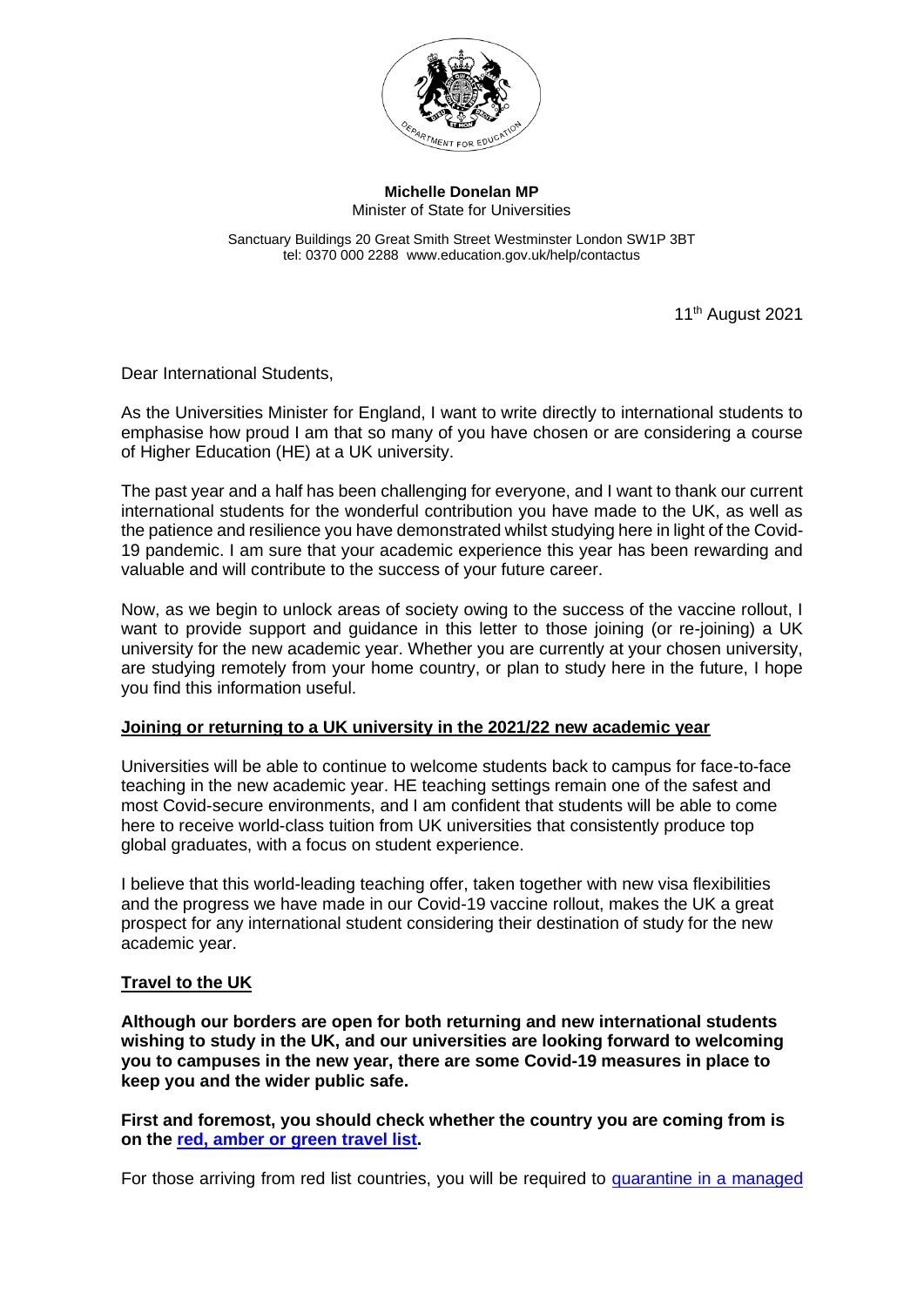[quarantine hotel](https://www.gov.uk/guidance/booking-and-staying-in-a-quarantine-hotel-when-you-arrive-in-england) on arrival, which is an important measure to prevent the spread of potentially harmful Covid-19 variants in the UK. This pandemic has shown us that there is a need to have strict rules in place, and quarantine in a managed quarantine hotel will continue to apply to students arriving from the [red list](https://www.gov.uk/guidance/red-amber-and-green-list-rules-for-entering-england) in the new academic year.

If you are coming from overseas – especially from a red list country - it is very important that you contact your university to speak with them about the date of your travel. This is so that they can ensure you are properly and fully supported to join or re-join your university and to make sure you are aware of the correct **arrivals procedure**. If you are studying a practical course you should look to travel in accordance with course requirements, and your university should be able to advise you on this.

It may be that your university recommends you begin your course via distance learning and travel to the UK at a later date, or they may give you a specific window in which to arrive. As each provider will operate slightly differently, it is imperative that you do contact your university before you travel. This will ensure that you are able to travel at a time that is convenient to you, and will allow you to be fully supported in your arrival to the UK.

If you are asked to begin your course online and join at a later date, you can be assured that you will not lose out on the high-quality academic experience offered by our UK universities, who have consistently delivered excellent remote learning options. Your visa will also not be affected by this, and I have provided more details in the immigration section below.

If you are arriving from an [amber list country,](https://www.gov.uk/guidance/red-amber-and-green-list-rules-for-entering-england) you may be asked to complete a period of self-isolation in your university accommodation. This will depend on whether you have been vaccinated or not before you arrive, and the type of vaccine you have had. More information is available on [gov.uk.](https://www.gov.uk/guidance/how-to-quarantine-when-you-arrive-in-england#rules-if-youre-fully-vaccinated)

If you are currently studying, or are considering studying, in **Scotland**, [Wales](https://gov.wales/) or Northern [Ireland,](https://www.northernireland.gov.uk/) please ensure that you check relevant guidance in each respective country and follow the guidance from your institution.

## **Covid-19 immigration concessions and post-study work offer**

Since the start of the Covid-19 pandemic, the UK Government has implemented a number of concessions to assist UK visa-holders who have been impacted by global travel and health restrictions, to ensure you can travel when you need to.

Demonstrating similar flexibility for next academic year, we have extended visa concessions for those on Student (or Tier 4) visas, to allow for the provision of online learning outside the UK until the 6 April 2022. This means that if you are asked to join via distance learning and travel to the UK at a later date, you can do so with the confidence that your visa status will not be affected.

Again, my advice to all students travelling from overseas is to contact your university for advice on when to arrive, and to inform them of your intended date of arrival, so that you can be given appropriate support.

We have also confirmed that international students who commenced their degree course of 12 months or less in the academic year 2020 – 2021 will remain eligible for the Graduate route, our post study work offer, as long as they successfully receive a Student visa, travel to the UK, and make their Graduate route application before either their Student visa ends or 27 September 2021, whichever is earlier. Students who begin a